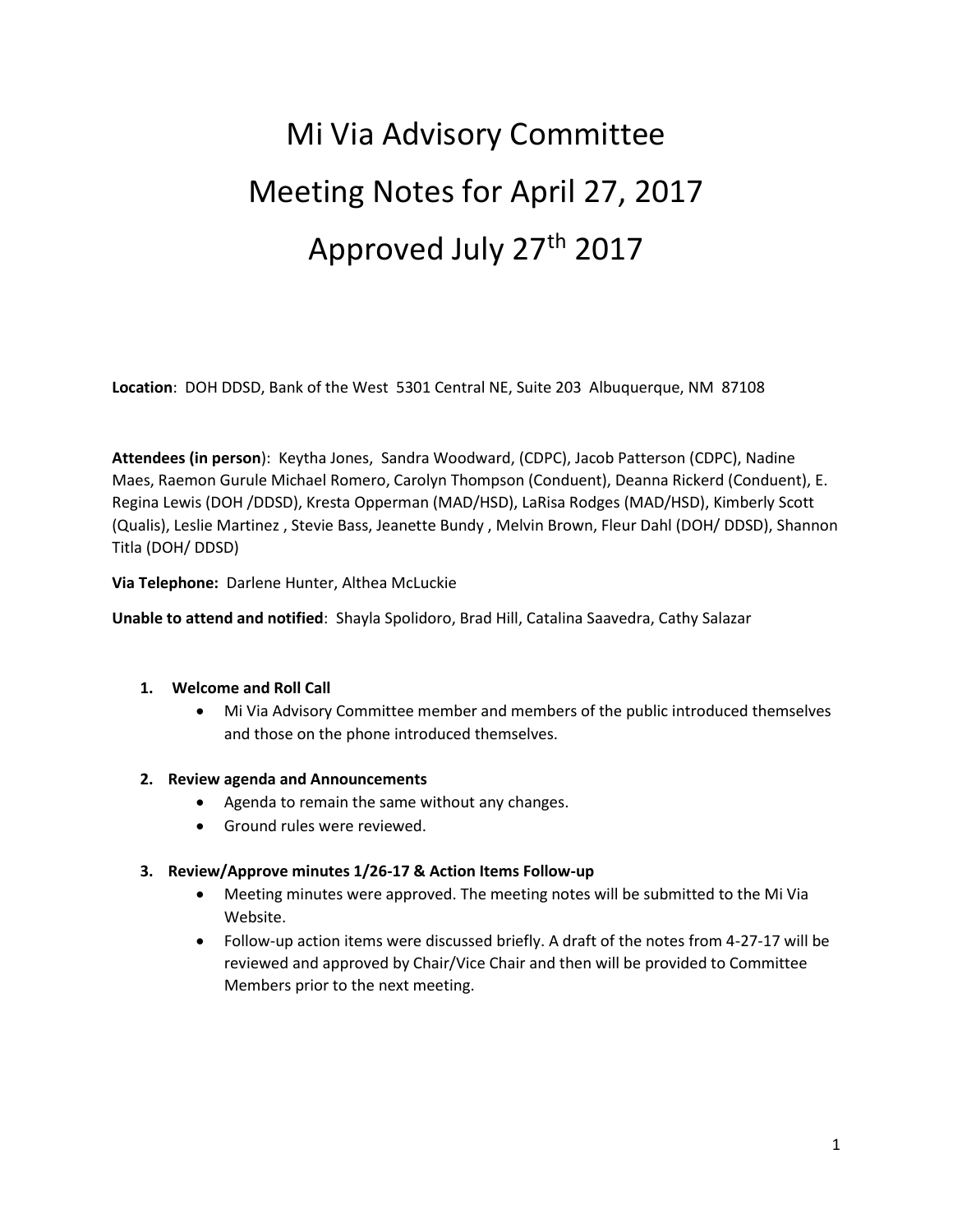#### **4. MVAC membership-Consultant Nominations**

- The Nomination Committee announced its selection for the new Consultant agency member of MVAC. Rebecca Shuman from AAA Participant Direction will be the new representative for the Consultant agency opening. A letter will be sent out to Rebecca notifying her of the nomination.
- Sandra Woodward's term ends April 2017. The call for nominations will go out May and June. The Nomination Committee for the new Consultant agency opening will be, Nadine(Chair), Mike, Stevie and Jeanette. The completed nomination forms will be sent out early July to the Nomination Committee. A new Consultant agency will be nominated at the July MVAC meeting.

# **5. Purchasing Issues Letter of Explanation**

- Last meeting it was discussed that the Letter of Explanation was being revised and has now been finalized.
- The letter was done to assist participants who are having issues/concerns with TNT checks.
- The Letter is available for use and is on the web site.
- Long term solutions are currently being worked on.
- There has been an increased use of cashier's checks for purchasing.
- The task force will schedule a meeting to discuss issues/concerns with the TNT checks.

## **6. Know Your Rights Campaign**

- DOH continues the campaign and had successful stakeholder meetings. A link to the Mi Via homepage with summaries and information was sent out.
- UNM CDD has started validation surveys. A handout is also available.
- The campaign is the part of the effort to address the CMS Final Rule. This Final Rule needs to come into compliance by March 2019, in partnership with HSD Centennial Care.
- What criteria are you using to determine success? Providers are brainstorming ideas to help come into compliance, as well as a number of participants, different divisions from DOH and others giving their own perspective. Please share the website link.

# **7. Partner Form for ACQ (Advisory Council for Quality Supports for People with Developmental Disabilities and Their Families)**

- Stevie Bass talked about the partner form that ACQ uses for subjects to be brought forward at upcoming ACQ meetings. Once a partner form is submitted, it must be addressed in writing and have a conclusion.
- Formerly, MVAC members have not been sure on how to address issues to ACQ and learned that the partner form is the appropriate route to do this. Right now, on the table is the purchasing issues. Current time frame on this issue is until solved/indefinite.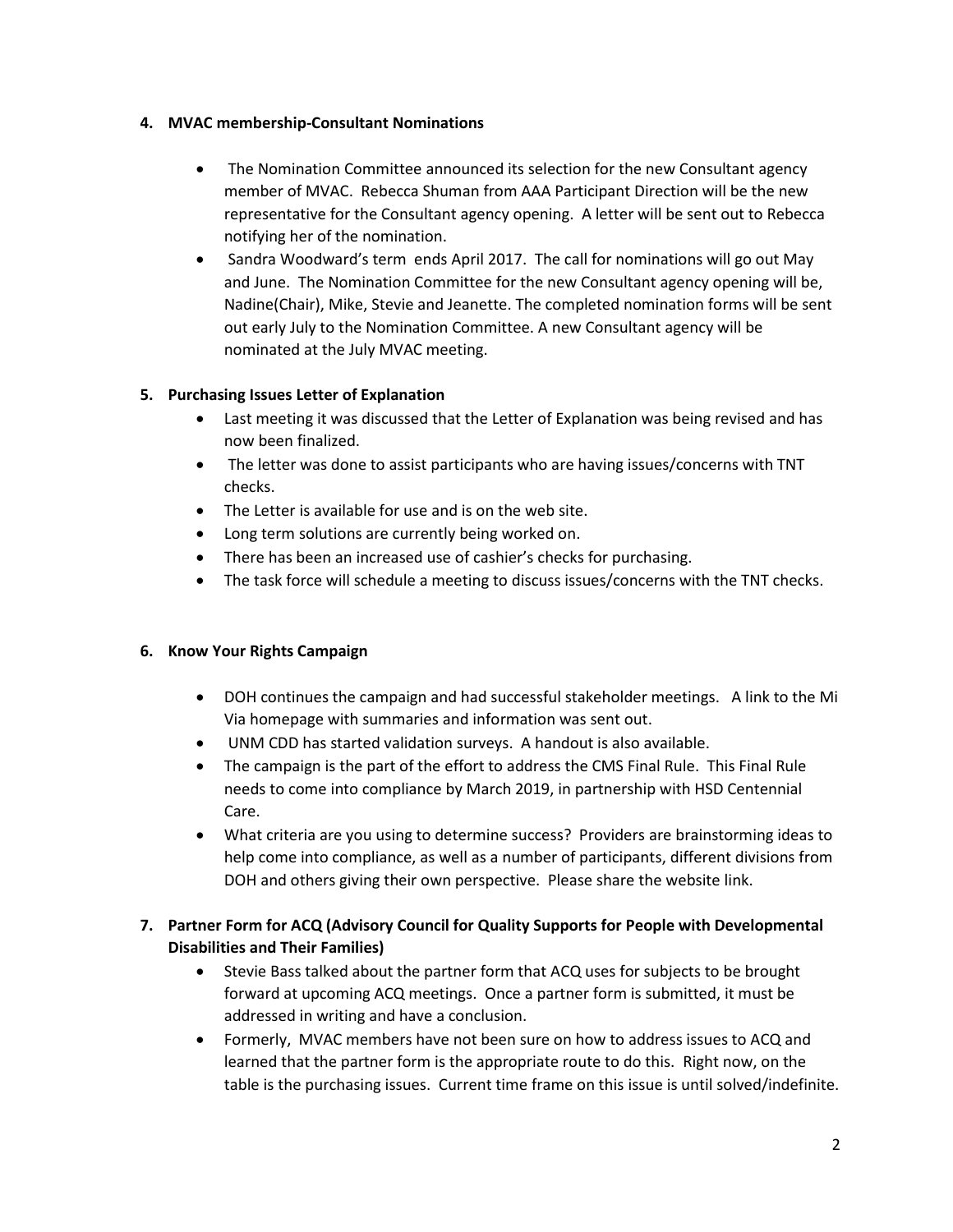- Partner forms are used for anything that anyone would like to discuss issues/concerns/history.
- The MVAC discussed if there is another partner form that this group would like to initiate?
- ACQ Executive Committee wants to assist MVAC, which is a standing committee of ACQ to be a more active partner of the ACQ.
- MVAC is a Committee of the ACQ.
- There was some discussion about shortening the MVAC meetings and having MVAC meet every other month the week that ACQ meets.
- The ACQ Executive Committee member, Lecie Langille who came to MVAC, offered to continue to come to MVAC to discuss Mi Via issues and how ACQ can assist.

# **8. Break**

# **9. Update from recent ACQ Meeting**

- Stevie Bass gave an update. ACQ met on April 13th. Cassandra DeCamp of DOH/ DDSD Intake and Eligibility did a presentation giving an update on the Developmental Disabilities Waiver waitlist.
- The average wait list is an average of 10 years. There is a wait list committee to address the wait list and concerns.
- Discussion of the ACQ and MVAC's involvement will continue to be on the MVAC agenda.
- There was a discussion about submitting a partner form to the ACQ suggesting that members of MVAC do a presentation to ACQ in August, 2017, in the effort to give ACQ members a better understanding of Mi Via.

## **10. Discussion of 2015 Retreat, Priorities and Direction**

The ACQ had a retreat in the past and developed what it calls the Wise Plan. MVAC also had a retreat in 2015 to discuss priorities, successes and issues, which had some of the same findings as the Wise Plan, such as the need for better communication. There was further discussion of the following MVAC retreat bullet items:

## • **Work to Streamline Administrative Requirement for Participants.**

- o Do we all still feel that this is to be a standing agenda item?
- $\circ$  Need to streamline the process of level of care home assessments and payment issues.
- $\circ$  Noted that therapists who are on direct deposit don't know which client the payment is for. Working on getting the dates of service on the check. But it is currently the responsibility of the EOR to clarify check confusion with vendors. Under Mi Via, the Vendor needs to work with the EOR. If you pull the spending report, it will break down by dates of service. State is looking into if the actual dates of services can be put on the stub.
- $\circ$  Two issues: 1<sup>st</sup>: TNT checks, and more info on the check stub. 2<sup>nd</sup>: level of care assessment, streamlining of the level of care.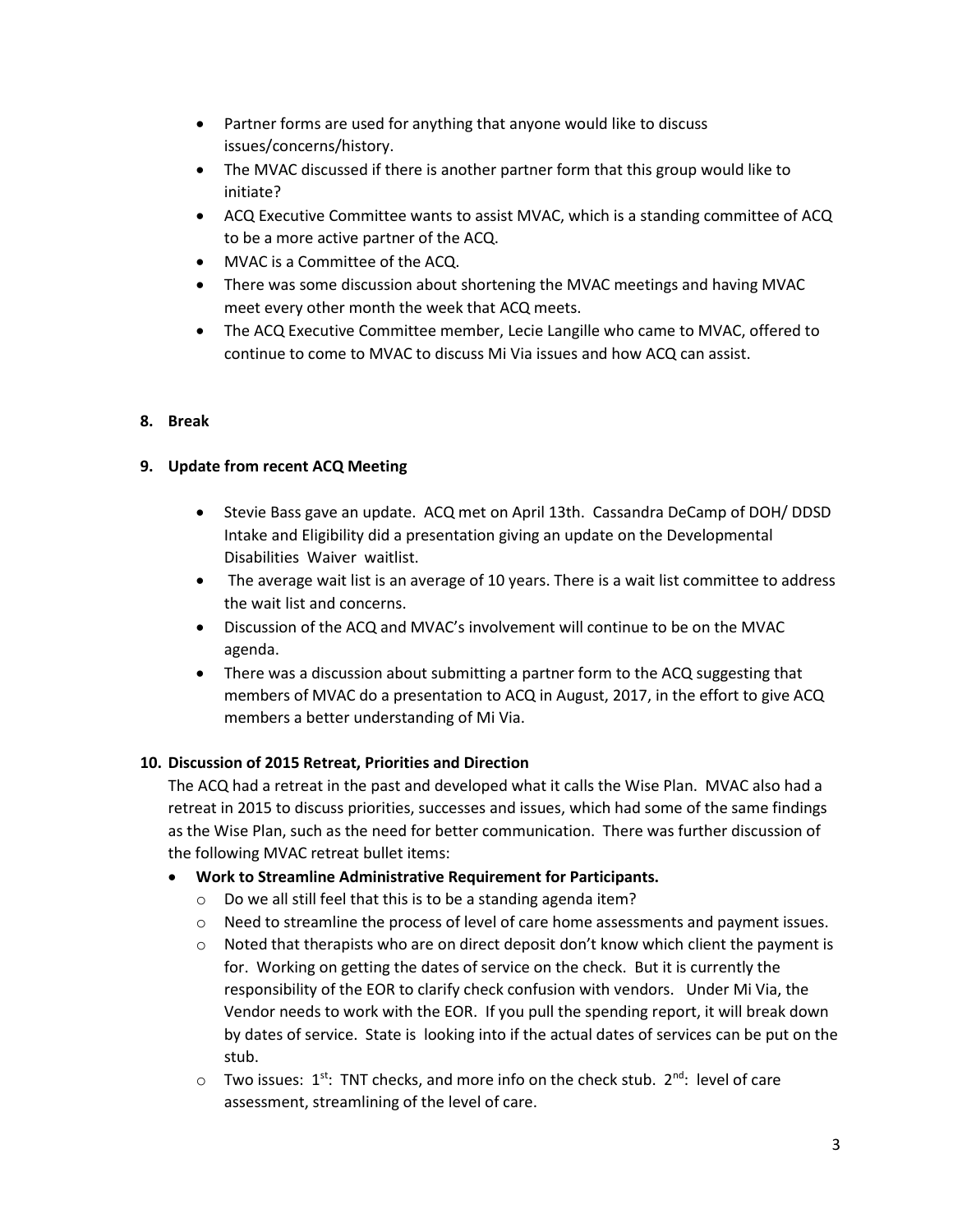- **Improve communication between the participants, Consultants, the Financial Management Agent (FMA) and Third Party Assessor (TPA)**.
	- $\circ$  This is a continuing topic. Improving communication is to have Conduent and Qualis here at the meeting. It helps participants to know who they are working and collaborating with.
	- $\circ$  DOH oversees the Consultant provider agreement. Consultants follow the Mi Via Standards. Noted that it is challenging to get information out to those who live in rural areas. The Mi Via Consultant Association meets once a month to address/tackle issues and this was noted to be important in improving communication issues.
- **Work to re-activate the DOH (DDSD) plan to produce printed materials to better acquaint people with Mi Via and to compare the different waivers.** 
	- o TABLED FOR THIS MEETING
- **Develop education and training for participants.**
	- o TABLED FOR THIS MEETING
- **Have stiffer oversight of the TPA and FMA.**
	- o TABLED FOR THIS MEETING

#### **11. Participant Issues/Experiences**

- A concern was brought up that the National Down Syndrome Conference for years was attended in the past, participant was only one approved this year and in past years the approval included a family member to attend with the participant.
- The FMA is no longer making phone calls about issues on request for payment forms. There was a concern brought up that a participant did not receive any information about an issue with the payment forms. Notification would have gone to the EOR or the Consultant. Emails need to be updated and verified.
- The Governor's Commission on Disability came out to Taos to talk to local people and brought adaptive bicycles to try and an adaptive kayak to demonstrate and use at the local pool.
- Conduent issue on grievances: there is no place to complain, just the form. Also, call reference numbers are not always given out by Conduent employees unless Mi Via caller requests. If you feel that there is an issue with the calls, let Kresta at HSD know. Her name and contact information is on the Mi Via Newsletter circle of support.
- A Participant went to see Kenny Rogers and had a wonderful family outing.
- Albuquerque Little Theatre is doing a Helen Keller musical really good, recommends going to see it.
- Melvin likes rap music.

## **12. Break**

## **13. Fiscal Management Agency Update (Conduent)**

- Handouts distributed.
- Conduent has a timeline of the enrollment process.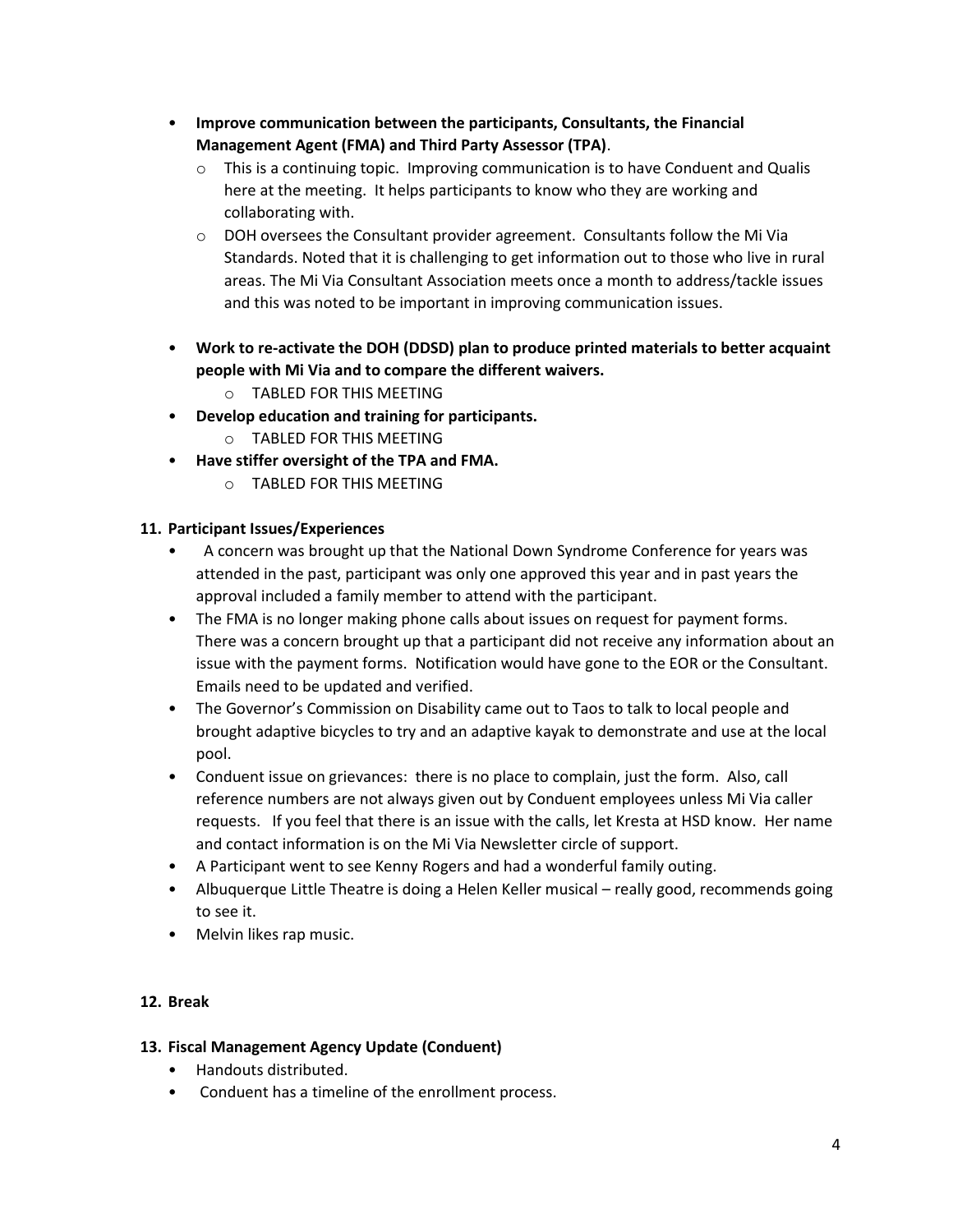- Conduent strives to meet the max 10-day process days of process were discussed off of the handout on how it flows.
- There was some experience with issues being found and notification being done so late.
- HSD monitors the contract for Conduent.

## **14. Third Party Assessor Update (Qualis)**

- As of May  $1<sup>st</sup>$ , Qualis will only be using Goodwill for the In Home Assessments.
- Qualis has been setting up IHA (In Home Assessments) 4 months in advance and actual LOC (Level of Care) packets are sent out. Qualis is going back to the 3 months in advance for the LOC. On Day 97 the LOC packet will go out to the participant. On the 90th day, a call will go out to the participant asking if they got the packet. Medically Fragile Waiver's LOC's are done through UNM Medically Fragile Case Management.
- Qualis is working on reducing the number of RFI's (Request for Information). Qualis has had intake staff that complete a checklist for the RFI's and were sending out the RFI's. The clinical reviewer will now be sending out the RFI, not the administrative staff. Qualis will have two people reviewing the information before requesting an RFI. This is done with the Jackson class as well. The RFI will go out to the Participant by letter.

## **15. HSD/DOH Update**

- HSD The waiver amendment was submitted and approved on April  $11<sup>th</sup>$  2017. Comment period forthcoming.
- Since the switch to on line time sheets, payday phone calls have gone down to zero. EOR's who do not approve employee timesheets delay getting paid. Conduent will send a list of open time sheets to HSD. There may be a glitch, because there was a timesheet that was paid in which it wasn't approved.
- DDSD if you are having a problem with the consultant, talk to the EOR who is working with that consultant. DOH (Department of Health) has been working to move over to our web migration which will begin July 1. Trying to streamline the process. Stevie requested to be a part of the website migration and have the ability to test the website before it goes live to make sure that it is easy to navigate. For the DOH the migration is due to go live July 1, 2017. However, DOH will check to see if it will be possible to have the MVAC committee members review the content. Team of Committee members who have signed on for testing the navigation on the new website are Raemon, Stevie, Leslie and Jake.

## **16. Public comment**

- No public comment.
- **17. Wrap Up of Meeting (discussion of meeting time, longer agenda items for next meeting, etc.) Action items:**
	- Task force will meet to discuss the purchasing issues.
	- A partner form to be completed for a Mi Via presentation to ACQ.
	- Nadine will chair the new consultant nomination committee. The call for nominations will go out in May and June.

## **Next agenda items:**